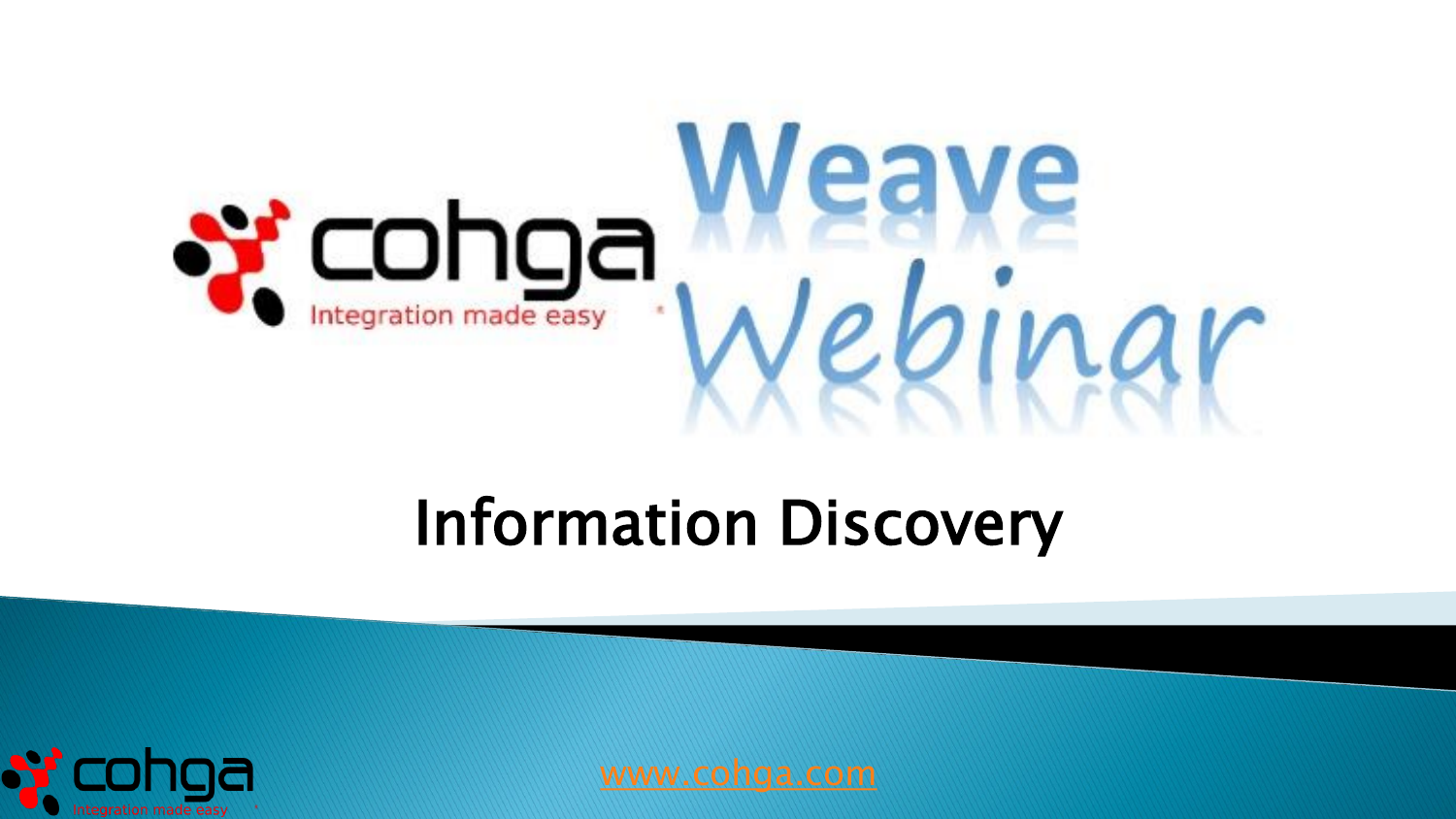#### Presenter

#### Business Development Manager



#### Peter James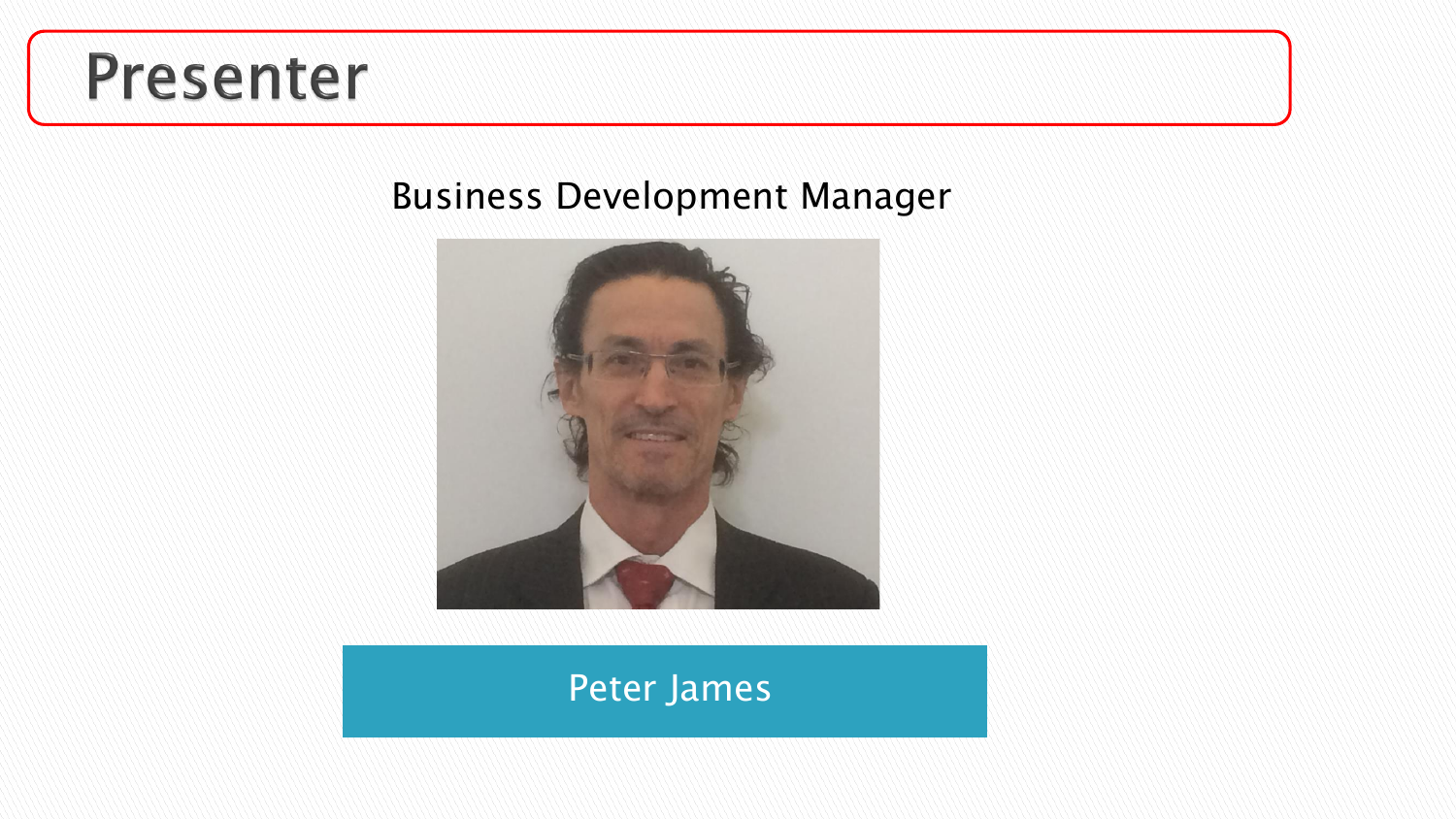### **Weave Webinars**

- This is our third Weave Webinar <https://www.cohga.com/> ▶ Potential topics include:
	- Tips and Tricks
	- Weave Mobile Client
	- GDA 2020 Upgrade
	- Weave Redline Tool
	- Weave Integration
- System Metrics
- Weave Edit Tool
- Relationships
- 3D
- Security
- User experiences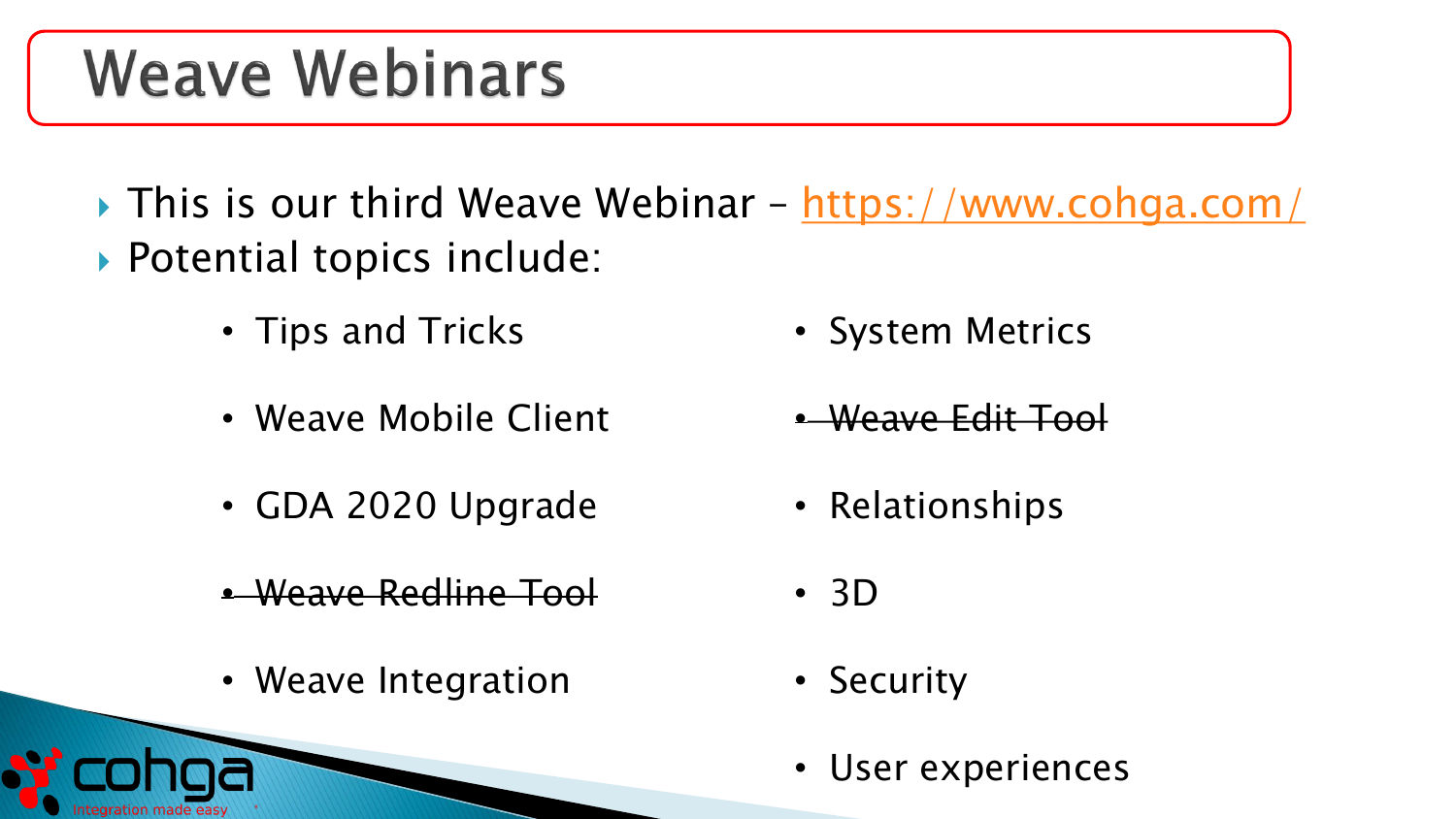### Agenda

- ▶ Brief Overview to Introduce you to the various ways of discovering information in Weave
- ▶ Demonstrate how to use the Weave information discovery tools
- ▶ Discuss how the information discovery tools can be used in a practical way
- Respond to your questions *Please use Chat facility*

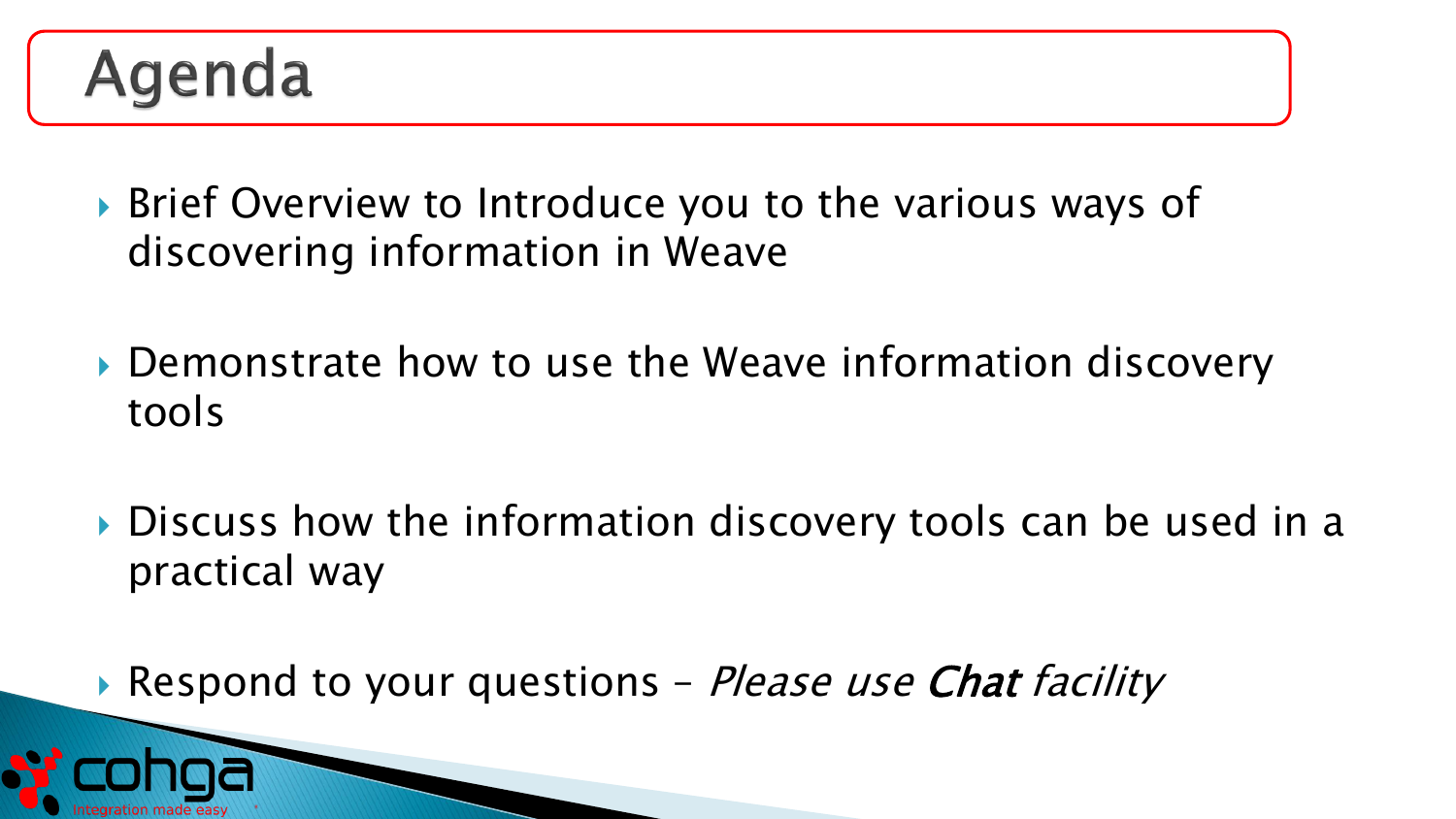## Your Assistance is Appreciated

- ▶ Your feedback is required
- Assist the development of the Information Discovery Tools for Weave Version 3
- ▶ We are in design/build process now
- ▶ Opportunity to influence design
- $\triangleright$  Keen to talk in detail would like a conversation about what you need from the Information Discovery Tools
- E: pjames@cohga.com M: 0400 385 131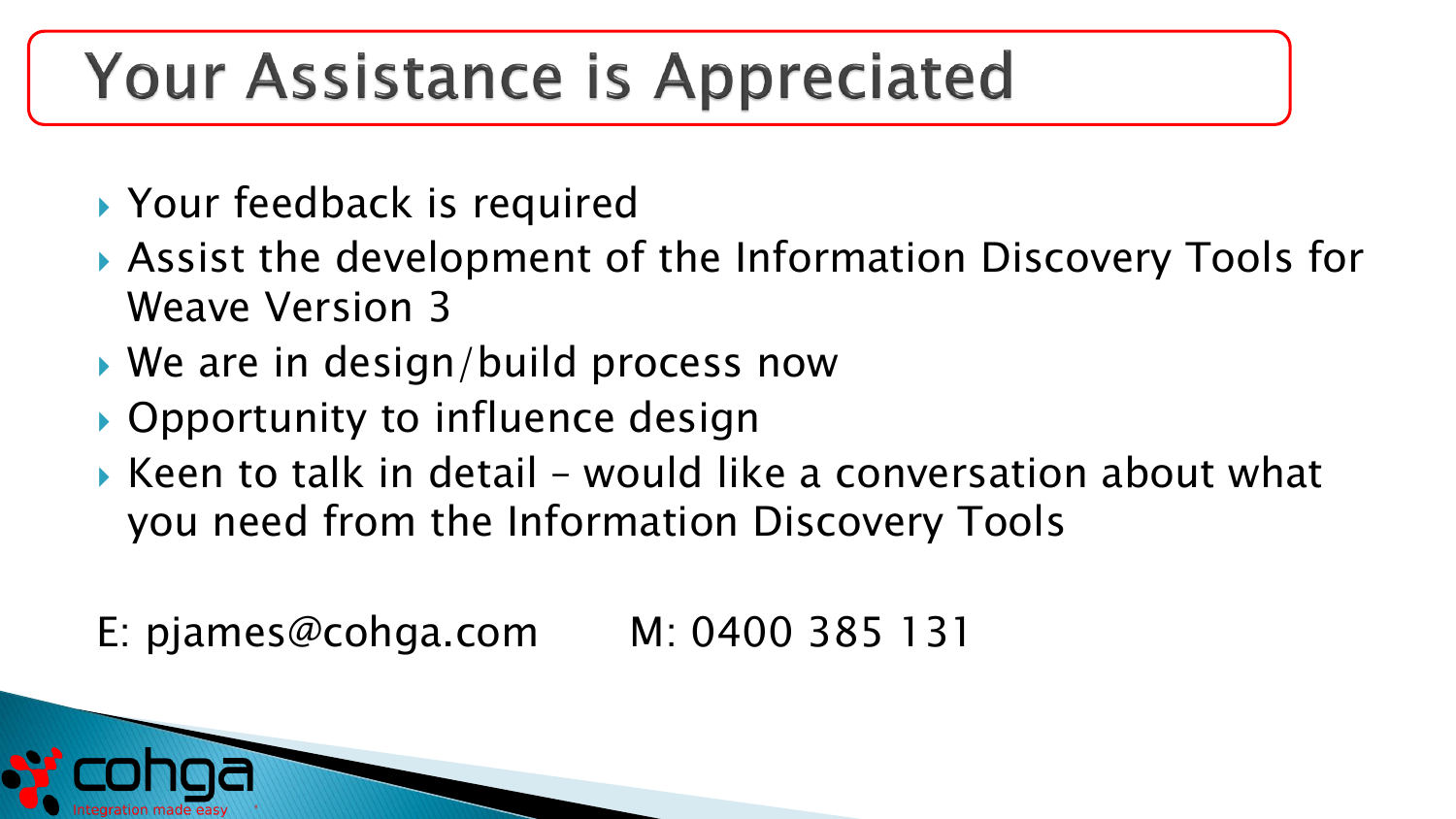## **What are Information Discovery Tools?**

- ▶ Allow a user to interrogate their corporate information using both spatial and textual search capabilities.
- ▶ A range of simple to complex search tools to cater for different business and user needs.
- ▶ Provide the means to quickly find the information needed for you to achieve your business needs.

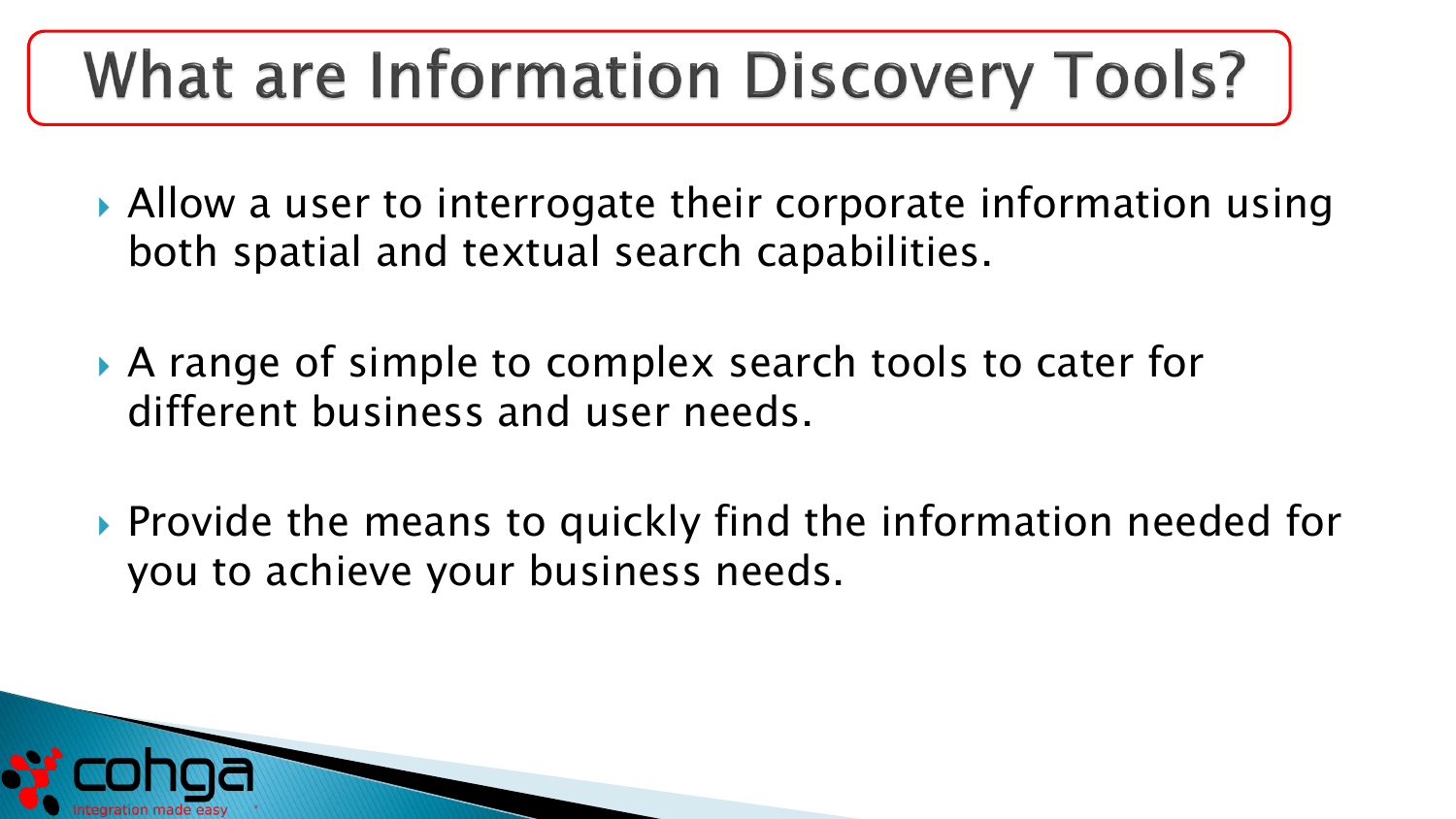## **Finding Information in Weave**

- ▶ Text Search:
	- Quick search
	- Forms search
	- Advanced search (SQL)
- ▶ Spatial Search:
	- Spatial select tools
	- Spatial intersect tools
	- Nearest neighbour
	- Redline select
- ▶ Data Grid:
	- Column sort
	- Filter and refine results
- ▶ Spatial Identify :
	- Identify tools Identify, Spatial Identify, Select Identify
	- Map tips
- ▶ Filtering:
	- How it works (discuss with Shaun)
- ▶ Other stuff:
	- Bookmarks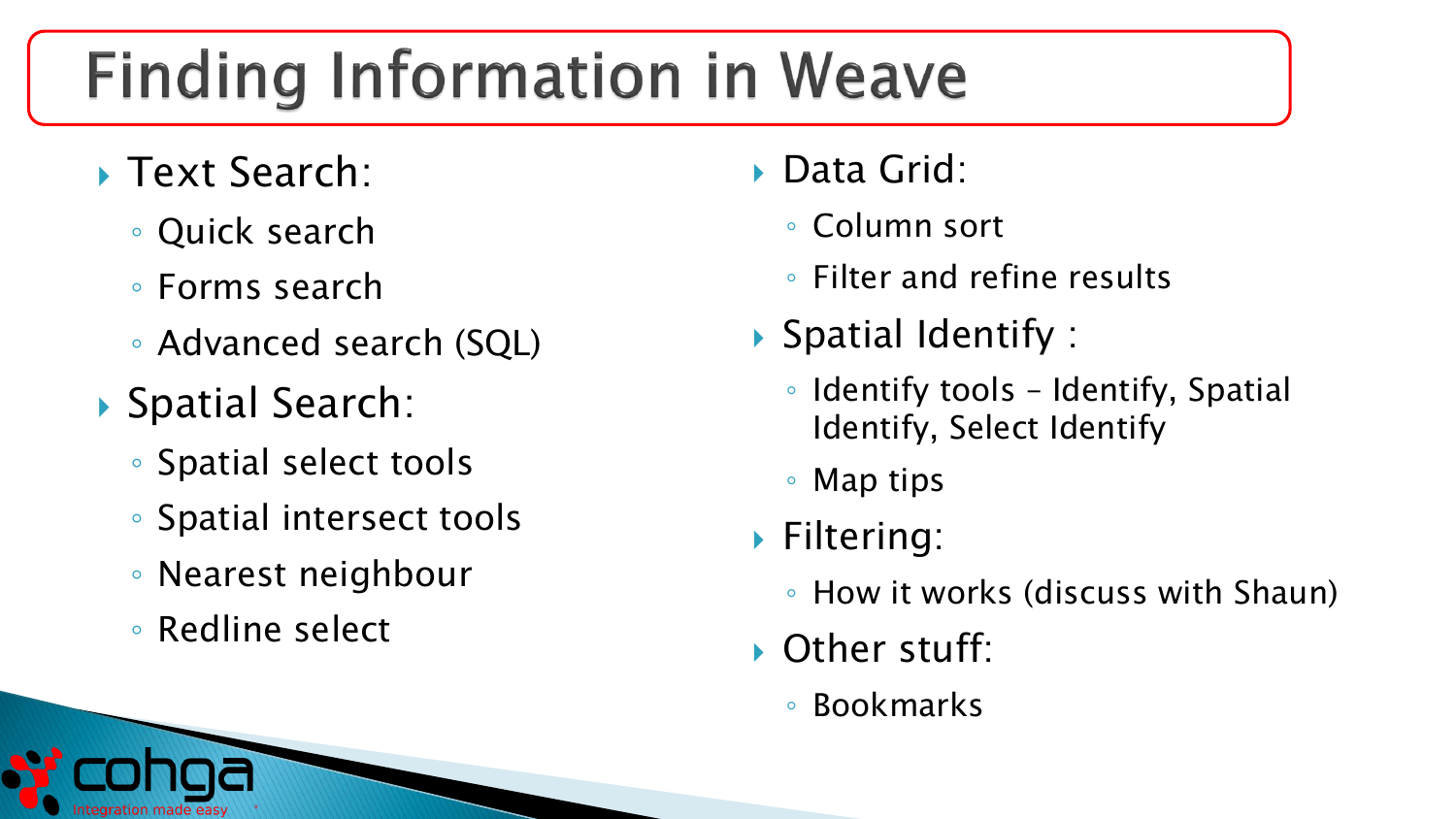# **Desktop Demonstration**

With thanks to: Manningham City Council City of Melbourne NT Government QLD Government

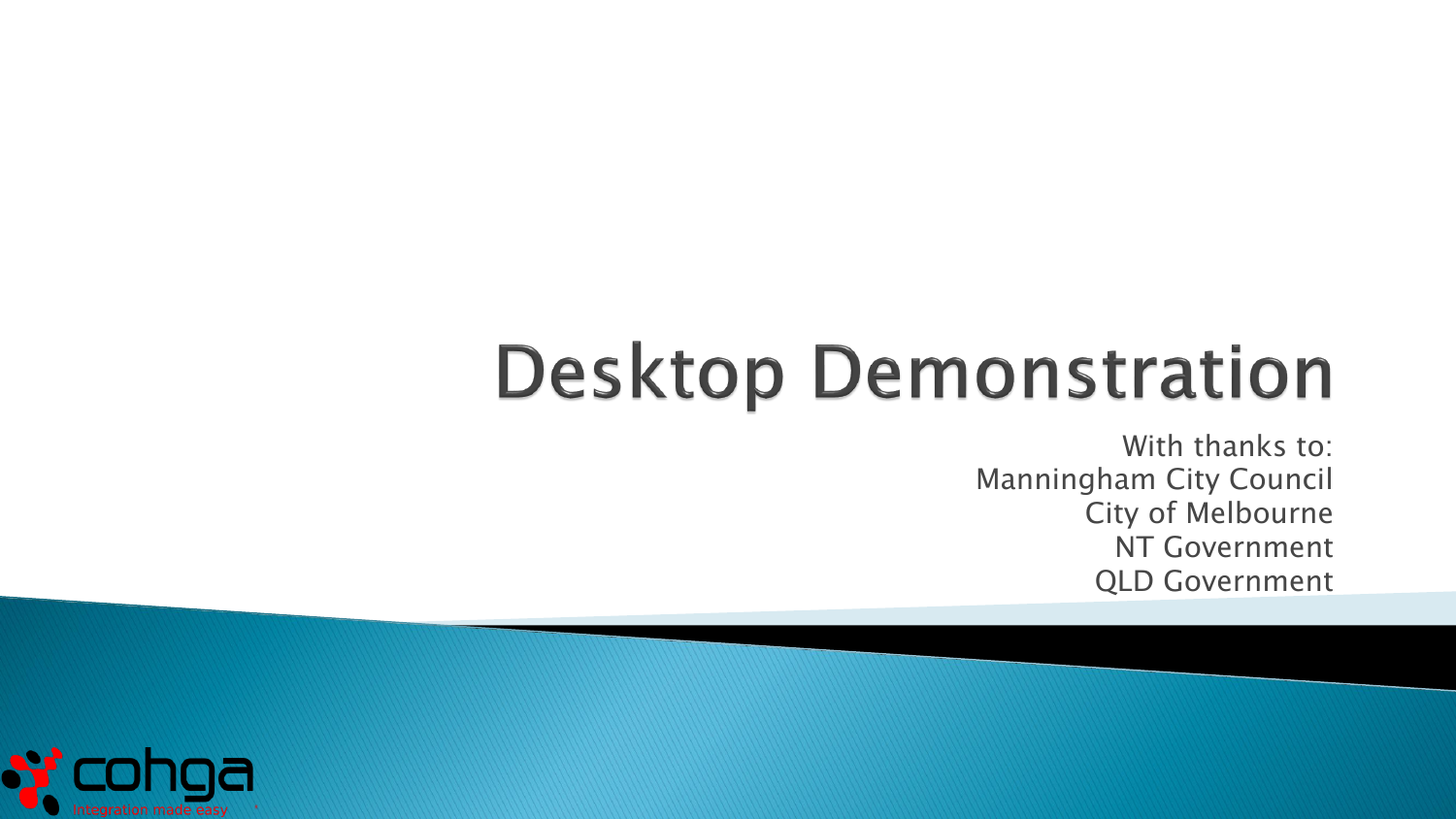## Summary

- ▶ Large range of selection tools textual and spatial
- ▶ Quick Search is simple and powerful
- Selected sets can be new, added to, deleted from, and refined
- All selection tools can be used in combination
- ▶ Data grids are a powerful way to filter, refine, sort and export data
- ▶ Identify tools are great for finding information on a map in a pre configured way

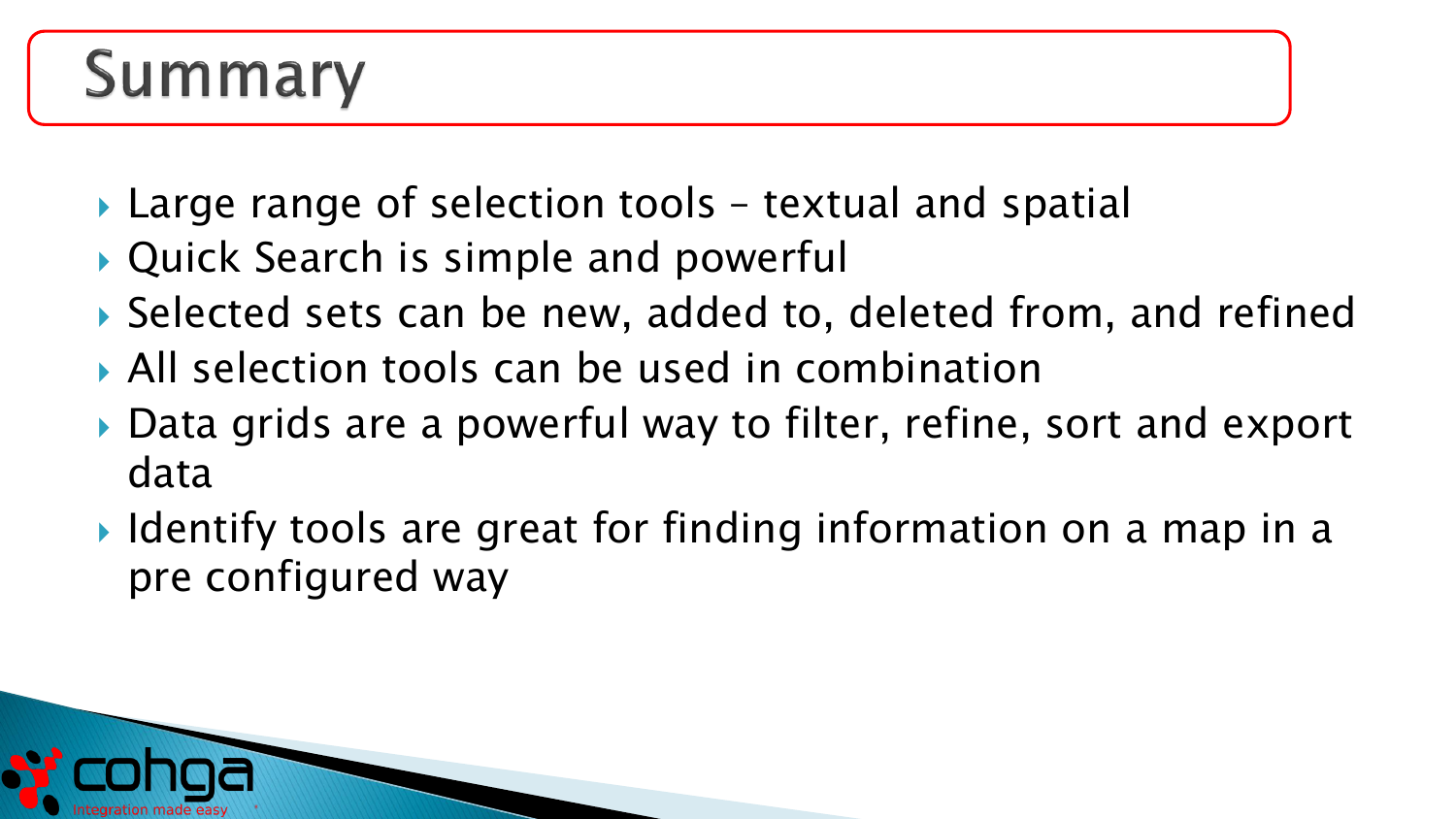## **Practical Application**

- ▶ Use bookmarks to provide users with access to themes or for sharing maps, including redlines/annotation e.g. build and submit an event map
- Use filtering to build maps that just show the information you are interested in e.g. Approved/unapproved DA's.
- Use spatial intersection and buffering to find information associated with an entity e.g. identify properties within a proposed rail corridor
- Use the spatial and textual export tools to extract information for use in other systems e.g. export to XLS or Geodatabase